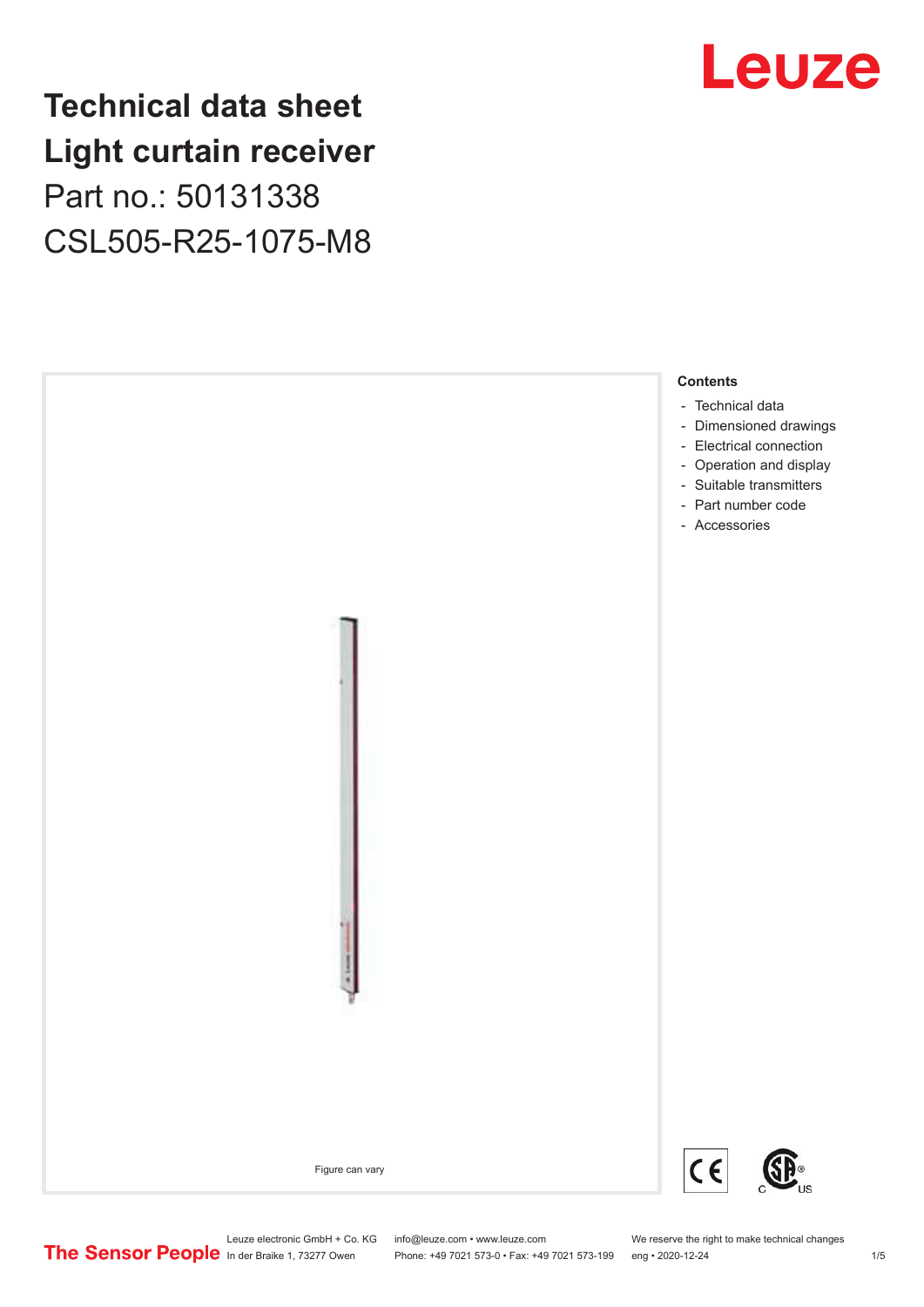### <span id="page-1-0"></span>**Technical data**

# **Leuze**

| <b>Basic data</b>                                         |                              |
|-----------------------------------------------------------|------------------------------|
| Series                                                    | 505                          |
| <b>Operating principle</b>                                | Throughbeam principle        |
| Device type                                               | Receiver                     |
| <b>Application</b>                                        | Precise object detection     |
| <b>Special version</b>                                    |                              |
| <b>Special version</b>                                    | Crossed-beam scanning        |
|                                                           | Diagonal-beam scanning       |
|                                                           | Parallel-beam scanning       |
|                                                           | Teach input                  |
|                                                           | Warning output               |
| <b>Optical data</b>                                       |                              |
| <b>Operating range</b>                                    | Guaranteed operating range   |
| <b>Operating range</b>                                    | 0.35m                        |
| <b>Measurement field length</b>                           | 1,075 mm                     |
| <b>Number of beams</b>                                    | 44 Piece(s)                  |
| Beam spacing                                              | 25 mm                        |
| <b>Measurement data</b>                                   |                              |
| Minimum object diameter                                   | 27.5 mm                      |
| <b>Electrical data</b>                                    |                              |
| <b>Protective circuit</b>                                 | Inductive protection         |
|                                                           | Polarity reversal protection |
|                                                           | Short circuit protected      |
|                                                           |                              |
| Performance data                                          |                              |
| Supply voltage U <sub>R</sub>                             | 18  30 V, DC                 |
|                                                           |                              |
| Outputs<br>Number of digital switching outputs 2 Piece(s) |                              |
|                                                           |                              |
| <b>Switching outputs</b>                                  |                              |
|                                                           |                              |
| <b>Switching output 1</b>                                 |                              |
| <b>Switching element</b>                                  | Transistor, Push-pull        |
| <b>Switching principle</b>                                | Light/dark reversible        |
| <b>Switching output 2</b>                                 |                              |
| <b>Switching element</b>                                  | Transistor, Push-pull        |
| <b>Switching principle</b>                                | Light/dark reversible        |
| <b>Timing</b>                                             |                              |
|                                                           |                              |
| Cycle time                                                | 48 ms                        |
| Response time per beam                                    | $1,000 \,\mu s$              |

#### **Connection**

**Number of connections** 1 Piece(s)

| <b>Function</b>                | Signal OUT                    |
|--------------------------------|-------------------------------|
|                                | Teach input                   |
|                                | Voltage supply                |
| Type of connection             | Connector                     |
| <b>Thread size</b>             | M <sub>8</sub>                |
| <b>Type</b>                    | Male                          |
| <b>Material</b>                | Metal                         |
| No. of pins                    | 4-pin                         |
| Encoding                       | A-coded                       |
| <b>Mechanical data</b>         |                               |
| Design                         | Cubic                         |
| Dimension (W x H x L)          | 10 mm x 1,150 mm x 27 mm      |
| <b>Housing material</b>        | Metal                         |
| <b>Metal housing</b>           | Aluminum                      |
| Lens cover material            | Plastic                       |
| <b>Housing color</b>           | Silver                        |
| Type of fastening              | Through-hole mounting         |
| <b>Operation and display</b>   |                               |
| Type of display                | LED                           |
| <b>Number of LEDs</b>          | 2 Piece(s)                    |
| Type of configuration          | Software                      |
|                                | Via pin assignment            |
| <b>Environmental data</b>      |                               |
| Ambient temperature, operation | $-30$ 50 °C                   |
| Ambient temperature, storage   | $-4065 °C$                    |
| <b>Certifications</b>          |                               |
| Degree of protection           | IP 65                         |
| <b>Protection class</b>        | Ш                             |
| <b>Standards applied</b>       | EN 60947-5-2 (German version) |
| <b>Classification</b>          |                               |
| <b>Customs tariff number</b>   | 90314990                      |
| eCl@ss 5.1.4                   | 27270910                      |
| eCl@ss 8.0                     | 27270910                      |
| eCl@ss 9.0                     | 27270910                      |
| eCl@ss 10.0                    | 27270910                      |
| eCl@ss 11.0                    | 27270910                      |
| <b>ETIM 5.0</b>                | EC002549                      |
| <b>ETIM 6.0</b>                | EC002549                      |
| <b>ETIM 7.0</b>                | EC002549                      |
|                                |                               |
|                                |                               |

**Connection 1**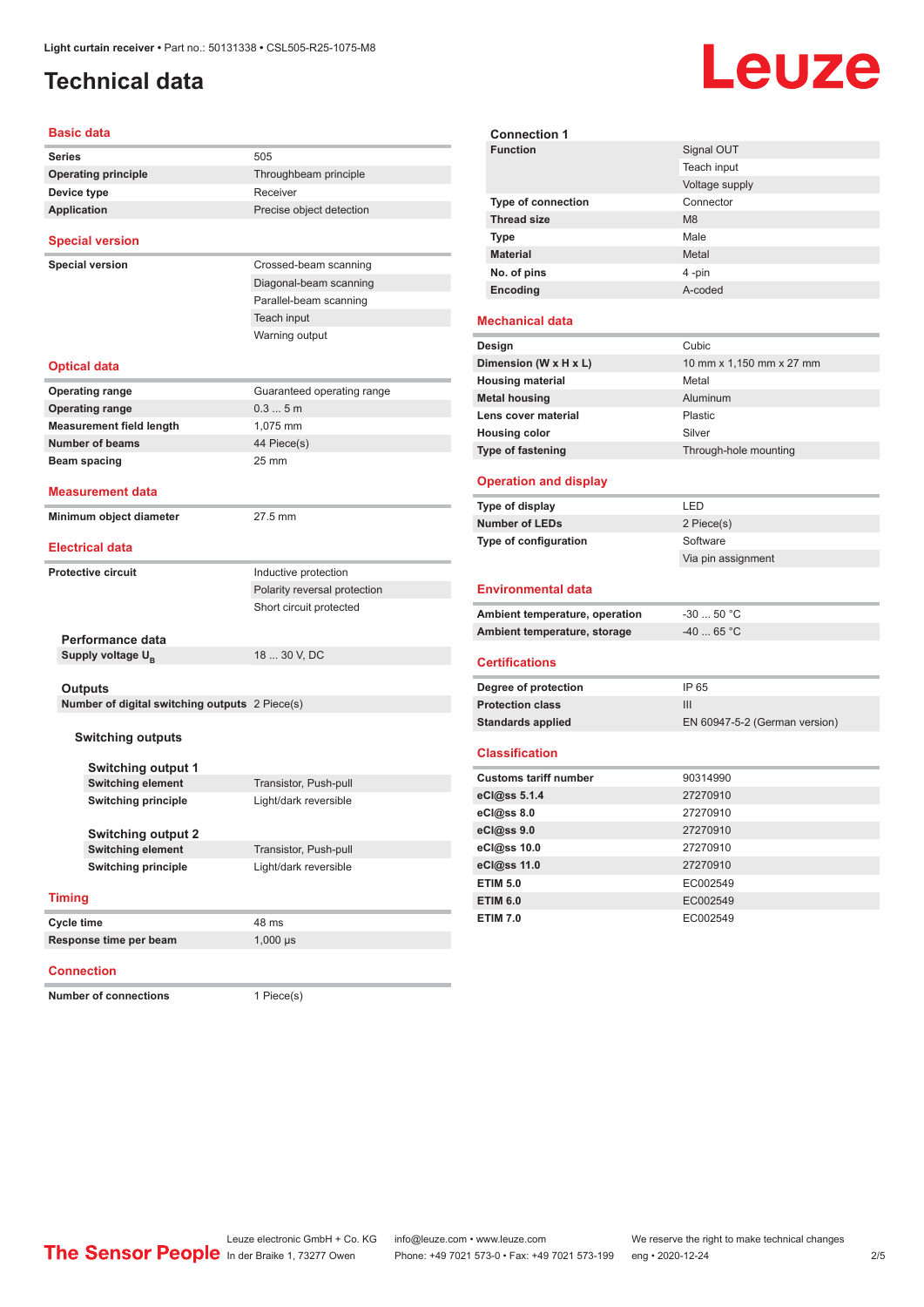### <span id="page-2-0"></span>**Dimensioned drawings**

All dimensions in millimeters



Observe the exact dimensions in the chapter "Technical data, dimensioned drawings" in the operating instructions.

### **Electrical connection**

**Connection 1**

| <b>Function</b>    | Signal OUT     |
|--------------------|----------------|
|                    | Teach input    |
|                    | Voltage supply |
| Type of connection | Connector      |
| <b>Thread size</b> | M <sub>8</sub> |
| <b>Type</b>        | Male           |
| <b>Material</b>    | Metal          |
| No. of pins        | 4-pin          |
| Encoding           | A-coded        |

### **Pin Pin assignment**

|                | $V+$                              |  |
|----------------|-----------------------------------|--|
| $\overline{2}$ | OUT 1 / Teach-in / Warning output |  |
| 3              | <b>GND</b>                        |  |
| $\overline{4}$ | $Q$ $I$ $I$ $I$ $I$ $2$           |  |



Leuze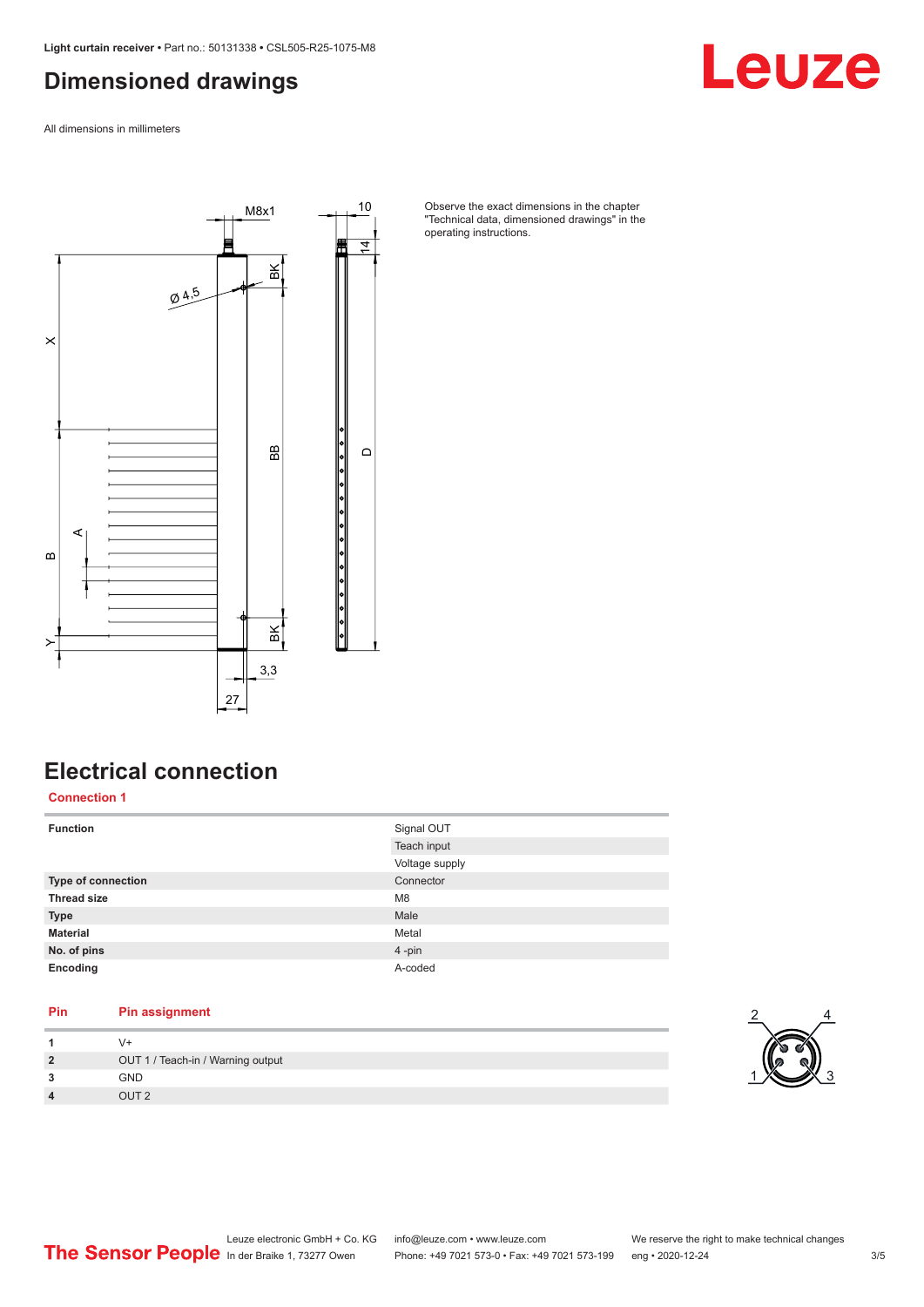### <span id="page-3-0"></span>**Operation and display**

## Leuze

| <b>Display LED 1</b>       | <b>Display LED 2</b>       | <b>Meaning</b>                   |
|----------------------------|----------------------------|----------------------------------|
| Off                        | Off                        | Off                              |
| Red, continuous light      | Red, continuous light      | Operational readiness            |
| Red, continuous light      | Off                        | Object detected                  |
| Red, flashing              | Red, continuous light      | Ready with minor error           |
| Red, flashing              | Off                        | Object detected with minor error |
| Red, double flash          | Off                        | Configuration error              |
| Red, flashing in phase     | Red, flashing in phase     | Serious error A                  |
| Red, flashing out of phase | Red, flashing out of phase | Serious error B                  |
| Red, continuous light      | Red, double flash          | Teach event successful           |

### **Suitable transmitters**

| Part no. | <b>Designation</b>                 | <b>Article</b>               | <b>Description</b>                                                                                                                                                                                   |
|----------|------------------------------------|------------------------------|------------------------------------------------------------------------------------------------------------------------------------------------------------------------------------------------------|
| 50131394 | CSL505-T25-1075-<br>M <sub>8</sub> | Light curtain<br>transmitter | Application: Precise object detection<br>Special version: Diagonal-beam scanning, Crossed-beam scanning, Parallel-<br>beam scanning<br>Operating range: 0.3  5 m<br>Connection: Connector, M8, 4-pin |

#### **Part number code**

Part designation: **CSL505-XYYY-ZZZZ-AA-BBB**

| x                                                                    | <b>Operating principle</b><br>T: transmitter<br>R: receiver                                     |
|----------------------------------------------------------------------|-------------------------------------------------------------------------------------------------|
| <b>YYY</b>                                                           | <b>Beam spacing</b><br>$05:5$ mm<br>12.5: 12.5 mm<br>25:25 mm<br>50:50 mm<br>100: 100 mm        |
| <b>ZZZZ</b>                                                          | <b>Measurement field length</b><br>Measurement field length [mm], dependent on beam spacing     |
| AA<br><b>Electrical connection</b><br>M8: M8 connector, 4-pin (plug) |                                                                                                 |
| <b>Note</b>                                                          |                                                                                                 |
| $\bullet$                                                            | $\&$ A list with all available device types can be found on the Leuze website at www.leuze.com. |

#### **Accessories**

### Connection technology - Connection cables

|        | Part no. | <b>Designation</b> | <b>Article</b>   | <b>Description</b>                                                                                                                               |
|--------|----------|--------------------|------------------|--------------------------------------------------------------------------------------------------------------------------------------------------|
| §<br>Ŵ | 50130850 | KD U-M8-4A-V1-050  | Connection cable | Connection 1: Connector, M8, Axial, Female, 4-pin<br>Connection 2: Open end<br>Shielded: No<br>Cable length: 5,000 mm<br>Sheathing material: PVC |